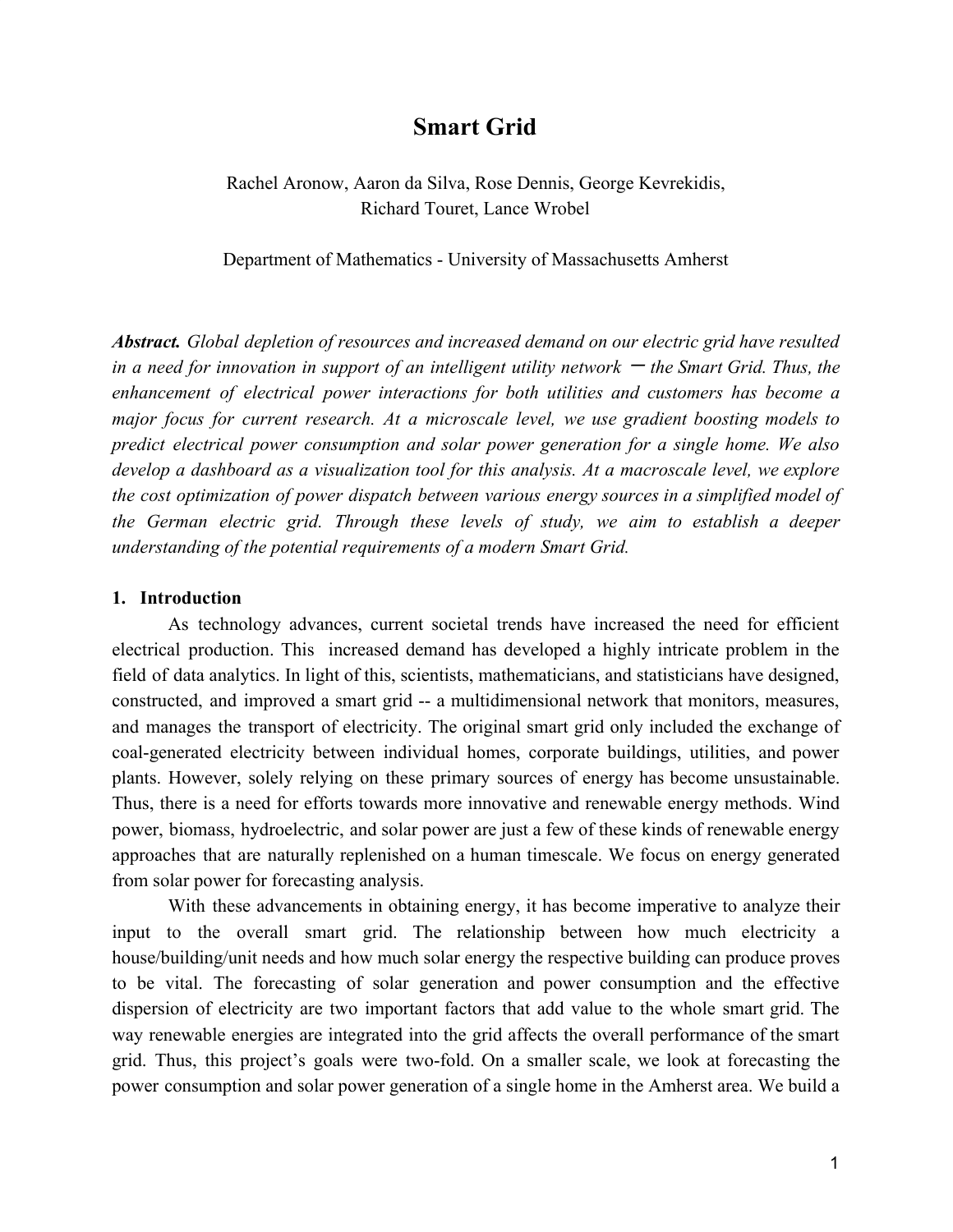dashboard to visualize these predictions. On the larger scale, we consider a simplified version of the german electric grid, extracted from OpenStreetMap, and estimated average values of power generation and demand to simulate the optimal dispatch of power among various energy sources. Lastly, we consider a preliminary stochastic model for setting a renewable energy policy.

#### **2. Single Home Forecasting**

#### **2.1. The Data**

We used a single home's electricity consumption and solar generation data. We also used weather data from around the home to complement the electrical data. Data was obtained from a collection of datasets called the Smart\* Data Set for Sustainability which is part of the Umass Trace Repository.

#### **2.2. Model Predictor Selection**

We began with a full model of 14 predictors. Then we ran a multiple linear regression model. We performed forward, backward, forward stepwise and ANOVA variable selection using an AIC criterion of  $\alpha = 0.05$  to choose which variables to keep in the model. We chose the method that resulted in the greatest adjusted R-squared value in the model results.

#### **2.3. Model - EWMA & Gradient Boosting Models**

In order to establish a model of these forecasting methods, we incorporated an exponentially weighted moving average (EWMA) term as well as a Gradient Boosting Model (GBM). An EWMA is a first-order infinite impulse response filter that applies weighting factors which decrease exponentially. This metric was a strong predictor in both our use and gen gradient boosting models. We included this metric to capture recent trend information in the time series of use and gen. Mathematically, the formula for EWMA is as follows:

$$
S_t = \alpha [Y_t + (1 - \alpha)Y_{t-1} + 1 - \alpha + (1 - \alpha)^k Y_{t-k}] + (1 - \alpha)^{k+1} S_{t-(k+1)}
$$
(1)

EWMA (at time t)  $S_t$  is a weighted sum of the datum power values.  $Y_t$  is the weight of the initial datum point  $Y_{t-i}$  is  $\alpha(1-\alpha)^i$ . A GBM is a machine learning model which builds an ensemble of decision trees in a stepwise fashion so that the latter models learn from the mistake of the prior models.

#### **2.4. Dashboard**

We developed a interactive analytics and visualization tool for assessing how variations in a set of parameters affect the predictive accuracy of solar power generation and power consumption forecasting models applied to a single home. The tool was created using RShiny and a variety of other R packages. There are four main tabs on this dashboard: instructional, summary statistics, power consumption and solar power generation. The power consumption and solar power generation pages both include a plot of the test data, a table of predictions on the test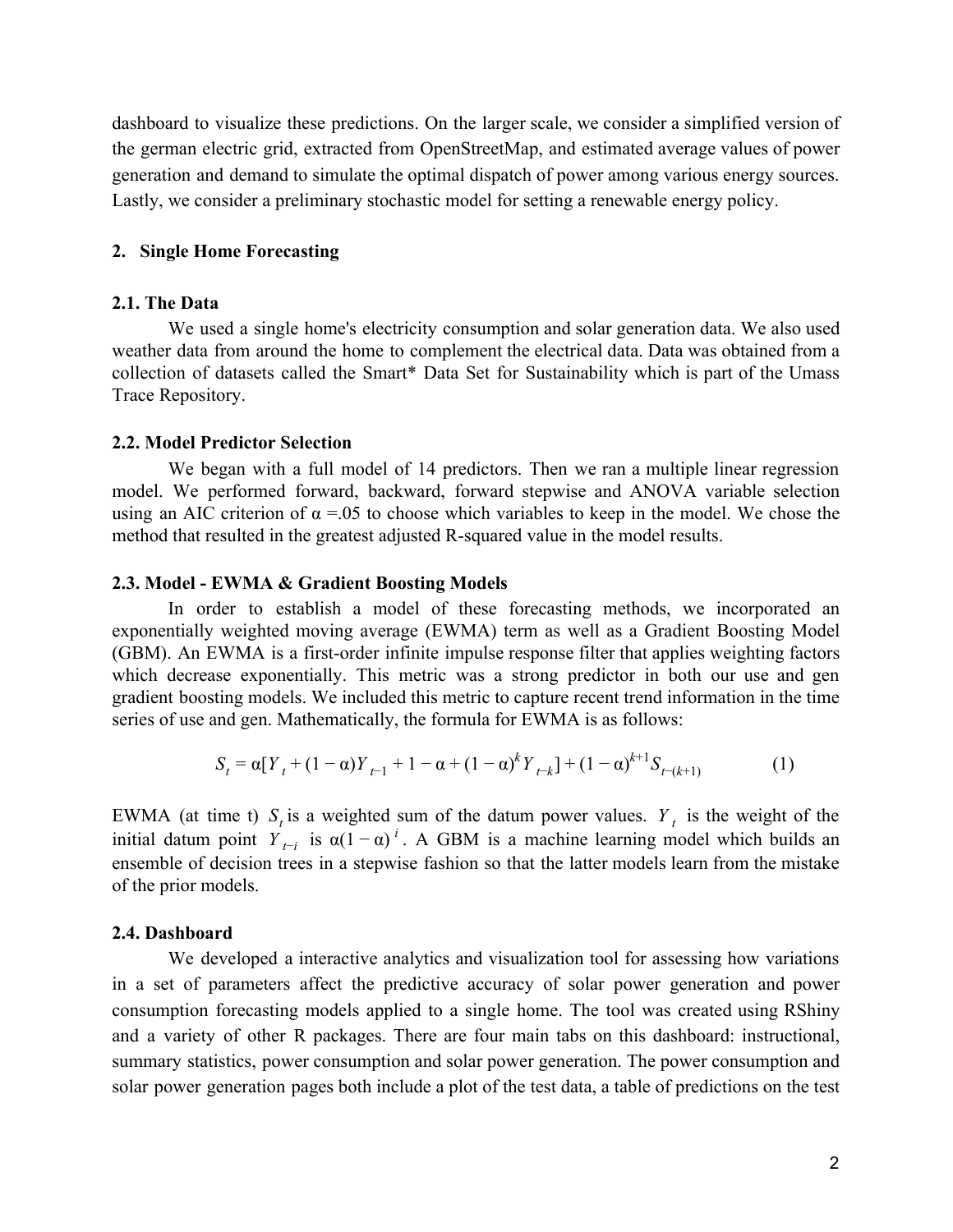data which includes the actual values for comparison, the mean squared error of the model on the test data, and a control panel used to adjust various parameters (listed below). The summary statistics page contains basic information and visualizations of the dataset being used.

The adjustable parameters on the power consumption and solar power generation tabs include:

- **● Forecast Horizon:** length of time into the future where the prediction is made
- **● Analysis Range:** any window of time from January 1st, 2014 December 15th, 2016 to use for training and testing data
- **● Date to End Training:** date which splits analysis range into training and testing data
- **● Time Period:** range of hours during the day for which the predictions are made
- **●** Viewing Window Range: any window of time within the test data range

The forecasting models use a fixed number of predictors variables which are related to weather and electricity. The variables are summarised below.

- **● Predictor variables used in demand prediction:** current day's power use (over specified time period), exponentially-weighted moving average of use over previous n days (n is forecast horizon), current day's humidity and temperature, day of the week, season and month.
- **Predictor variables used in solar prediction:** current day's power generation (over specified time period), exponentially-weighted moving average of generation over previous n days (n is forecast horizon), season month, and current day's humidity, temperature, visibility, wind bearing, pressure, precipitation and cloud-cover.

A screenshot of the dashboard is given below: Figure 1: Screenshot of the dashboard

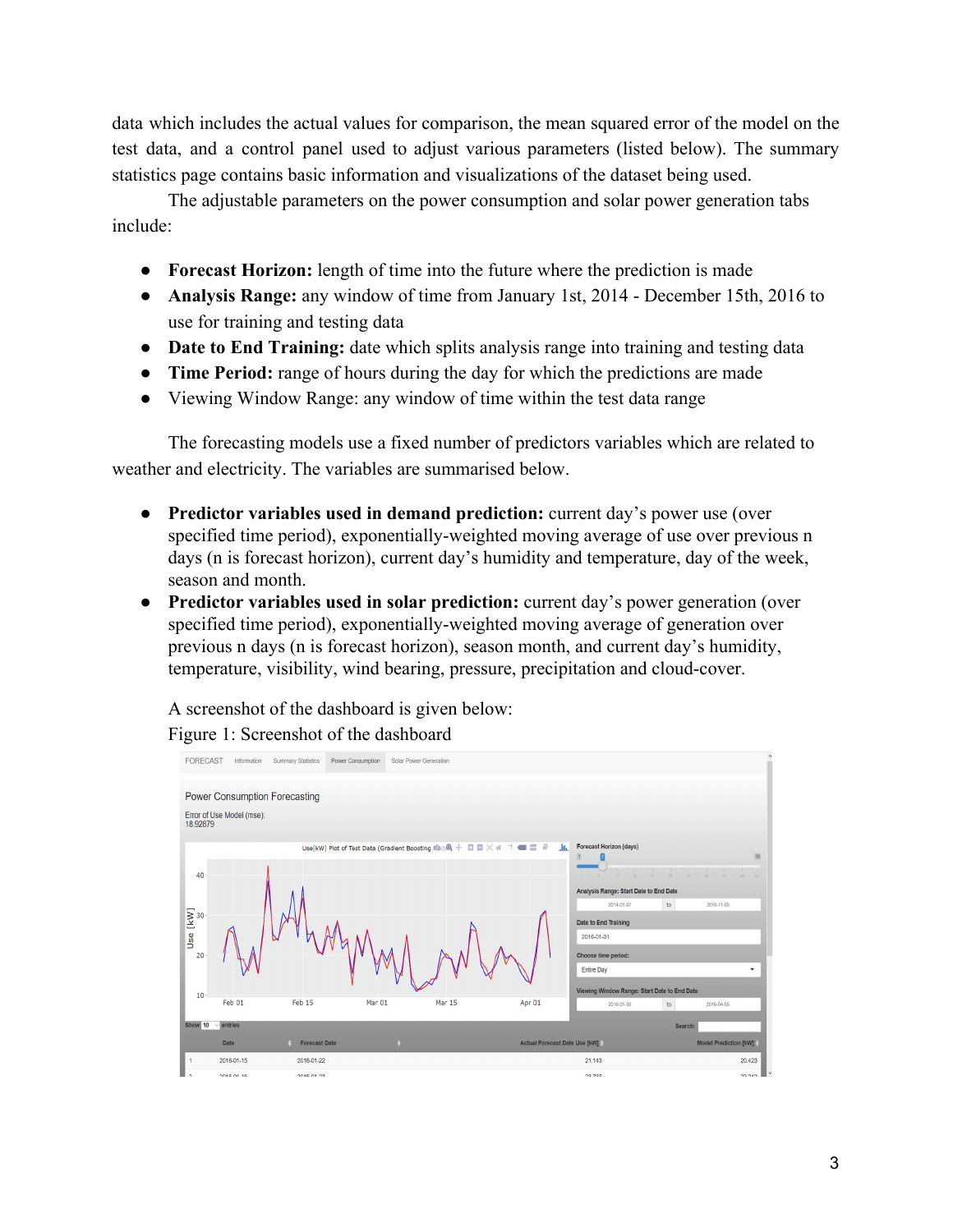## **3. Electric Grid Simulation**

### **3.1. OSM power graph generation**

As we transition into a macroscale problem, a fundamental first step is obtaining a full featured power grid that is compatible with our power system analysis libraries. In order to yield meaningful results, we established two mains goals that guided us in this step:

- 1. The power grid data must describe an actual grid, designed and currently used in a developed country
- 2. The grid will be simplified in graph form while retaining every parameters of the power grid.

In order to achieve these two goals, we used Open Street Map, Osmosis, and SciGrid in this respective order. Their purpose is as follows:

-Open Street Map (OSM) allows the user to export precise geographical information in a given zone.

-Osmosis will process OSM data and filter elements belonging to the power grid.

-SciGrid takes filtered OSM data and abstracts it into a graph that showcases "relations", when two stations are linked by a line. SciGrid also populates a postgreSQL database with this graph that we can subsequently call in power system analysis functions. The following example showcases the importance of this process: if we observe power lines in a city, we can easily see that two stations are linked by segmented lines to circumvent topography or other obstacles. OSM preserves this complexity, and the abstraction process is necessary to represent the line as an edge instead of multiple segments. Power analysis packages are unable to work with segmented links.

We decided to use the German grid since it is by far the most descriptive OSM data available as of 2019.

## **3.2. Non-linear optimal power flow**

For the next phase of our project, we looked at using this simplified German electric grid to do an analysis of the optimal dispatch of power throughout a typical 24 hour day. At each of our hourly snapshots, we used a python package called Pypsa<sup>1</sup> to solve the linearized power flow equations at each node of the OSM graph, and find the solution that minimized our cost function.

The cost function used in this analysis is given below:

$$
\sum_{n,s} c_{n,s} \overline{g}_{n,s} + \sum_{n,s} c_{n,s} \overline{h}_{n,s} + \sum_l c_l F_l + \sum_l w_l [\sum_{n,s} o_{n,s,t} g_{n,s,t} + \sum_{n,s} o_{n,s,t} h_{n,s,t}] + \sum_l [suc_{n,s,t} + sdc_{n,s,t}] \tag{2}
$$

The indices *n* , *s*, and *t* refer to the buses, generators of each energy type located at each bus, and time step, respectively. While the term "bus" typically refers to an electric bus, in this study we refer to any graph node for which we want to evaluate power flow at as a "bus". Therefore

<sup>1</sup> <https://pypsa.org/>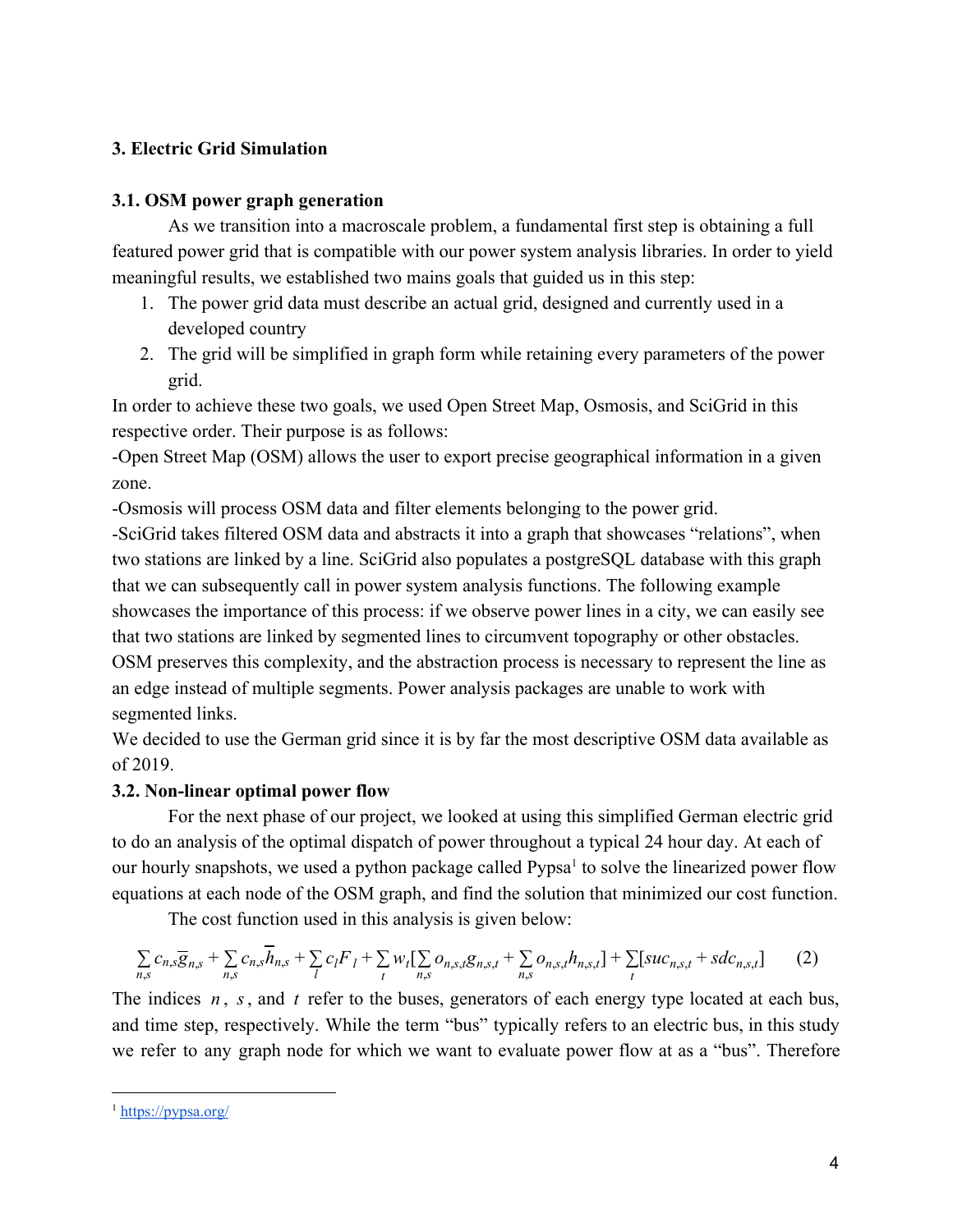we can attach multiple components (generators, loads, transformers, etc) to a single bus. The types of energy that can exist at each node are solar power, gas, offshore wind, onshore wind, run of river hydroelectricity, brown coal, hard coal, and nuclear power. A full description of the variables in the equation is given in table 1 below. Essentially, the function we wish to minimize describes the sum of the cost of extending nominal power of any generators in the network, the cost of increasing the nominal level of power in storage, the cost of increasing a line's capacity for power flow, the operational costs for dispatch of power generation and storage, and the shutdown and startup costs for each power source. The data used for calculating such values were found in Brown et al. 2018. These include rough estimates for the power demand, range of achievable power generation for each energy type, and marginal costs of power generation and storage, broken down by location and time of day (hourly over a 24 hour period).

| <b>Notation</b>        | <b>Definition</b>                                                                                                              |
|------------------------|--------------------------------------------------------------------------------------------------------------------------------|
| $c_{n,s}$              | Cost of extending nominal power of generator $s$ , at bus $n$ , by one MW                                                      |
| $\overline{g}_{n,s}$   | Nominal power of generator $s$ located at bus $n$                                                                              |
| $h_{n,s}$              | Nominal storage of generator $s$ located at bus $n$                                                                            |
| $c_l$                  | Cost of operating line                                                                                                         |
| F <sub>I</sub>         | Capacity at line 1                                                                                                             |
| $o_{n,s,t}$            | Marginal cost of dispatching generator $s$ , at bus $n$ , for one MWH at time<br>$\boldsymbol{t}$                              |
| $g_{n,s,t}$            | Dispatch of power at generator $s$ , at bus $n$ , at time $t$                                                                  |
| $h_{n,s,t}$            | Dispatch of storage at generator $s$ , at bus $n$ , at time $t$                                                                |
| $W_t$                  | Weight for time $t$ . Used to vary marginal costs of power by time of day                                                      |
| $\mathit{suc}_{n,s,t}$ | Startup cost of generator $s$ at bus $n$ and time $t$                                                                          |
| $sdc_{n,s,t}$          | Shutdown cost of generator s at bus $n$ and time $t$                                                                           |
| $K_{nl}$               | Incidence matrix. $K_{nl}$ takes a value in $\{-1, 0, 1\}$ , depending on whether<br>the line 1 starts or ends at the node $n$ |
| $d_{n,s,t}$            | Excess load generated by power source $s$ at node $n$ at time $t$                                                              |

- Table 1: variables considered for cost minimization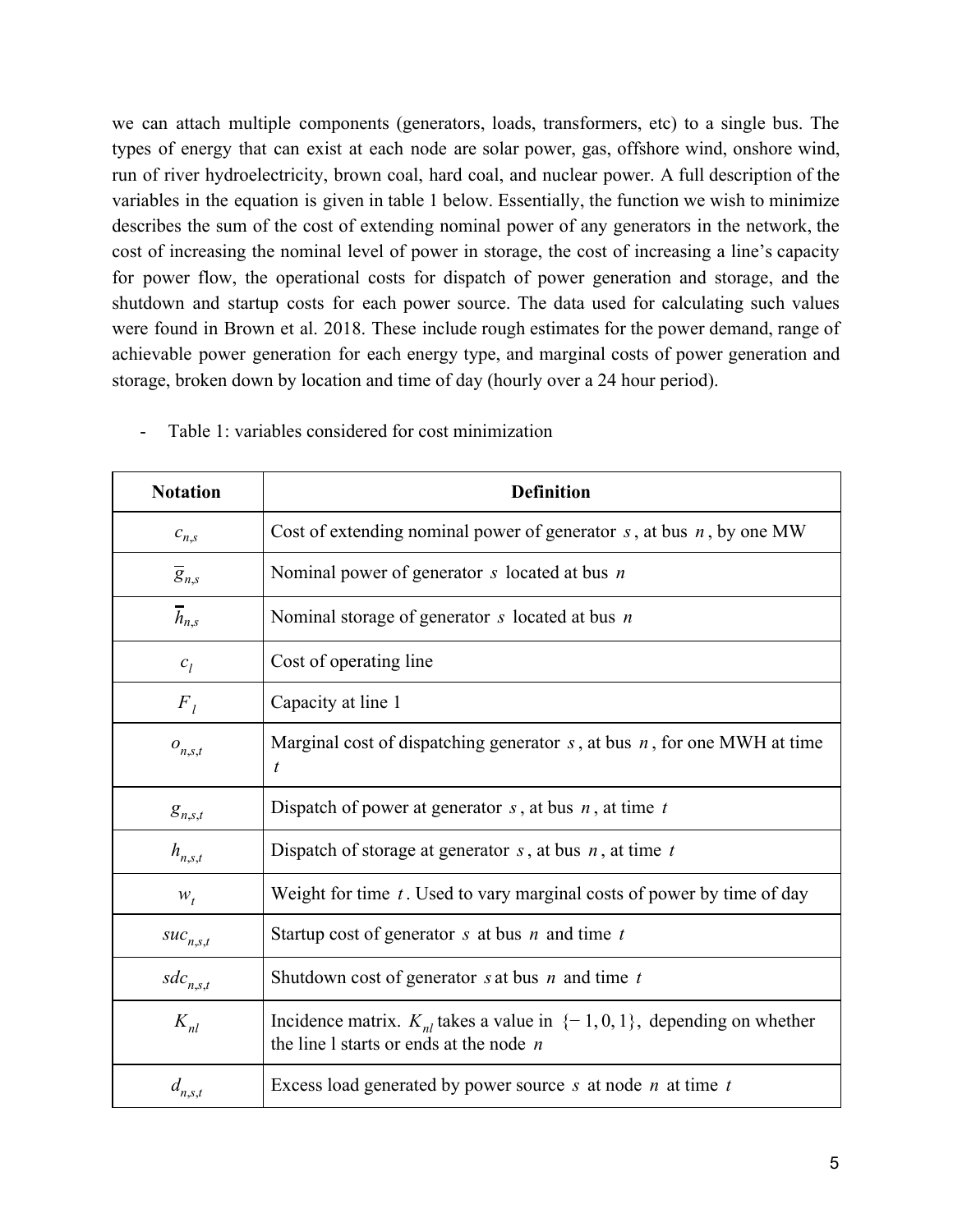Throughout this optimization, we must also obey the law of conservation of energy (Equation 3). This equation ensures that at every time step, any energy generated or pulled from storage at a node, plus/minus the power flowing in/out of connected nodes, has to sum up to the excess load generated to match the demand at any given node.

$$
\sum_{s} g_{n,s,t} + \sum_{s} h_{n,s,t} - \sum_{s} f_{n,s,t} - \sum_{l} K_{nl} f_{l,t} = \sum_{s} d_{n,s,t}
$$
 (3)

Lastly, the current formulation of the cost optimization function in pypsa allows for any given line in the network to reach its full capacity for carrying electric power. However in practice we do not want an electric grid operating at or near full capacity, because this risks the lines overheating. If even one line fails, this can lead to cascading failures and blackouts throughout the grid. To reduce the risk of our optimization finding a solution that would push the network close to these limits, we used an approximation as recommended in the pypsa tutorial where we set each line's capacity to be only 70% of its true value.

After solving for the optimal solution at each time step, we can plot the generated power as a function of the time of day, per type of energy source (Figure 2) as in Brown et al. 2018. The most apparent trend is the resulting bell-curve of solar power. We see that most of the solar energy is being produced during the mid-day hours, when we'd expect the production of solar energy to be most efficient. During these hours, the production of non-renewable sources such as coal decreases. However we see an uptick in the use of hard coal around evening hours. This makes sense, because as people are returning home from work, this creates a peak time for home electricity use. Since solar power cannot be generated in the evening, the generation of non-renewable power has to increase in order to pick up the excess demand, and it becomes cost-optimal to produce more electricity via coal. Overall, this optimization produces predictable results, but there is one odd trend in the decline of on-shore wind production throughout the day. Since this 24-hour period should in theory be cyclical, we would expect the 12 GW of energy produced during the last hour of the day not to differ greatly from the initial 17.5 GW produced starting at midnight of the previous day. This can likely be explained as a stochastic effect - this data comes from a single day of observations, where it was likely much windier at the start of the day than the end of the day, changing the range of achievable power generation for onshore wind.

Figure 2: Power dispatch throughout a 24-hour period, by energy source (below)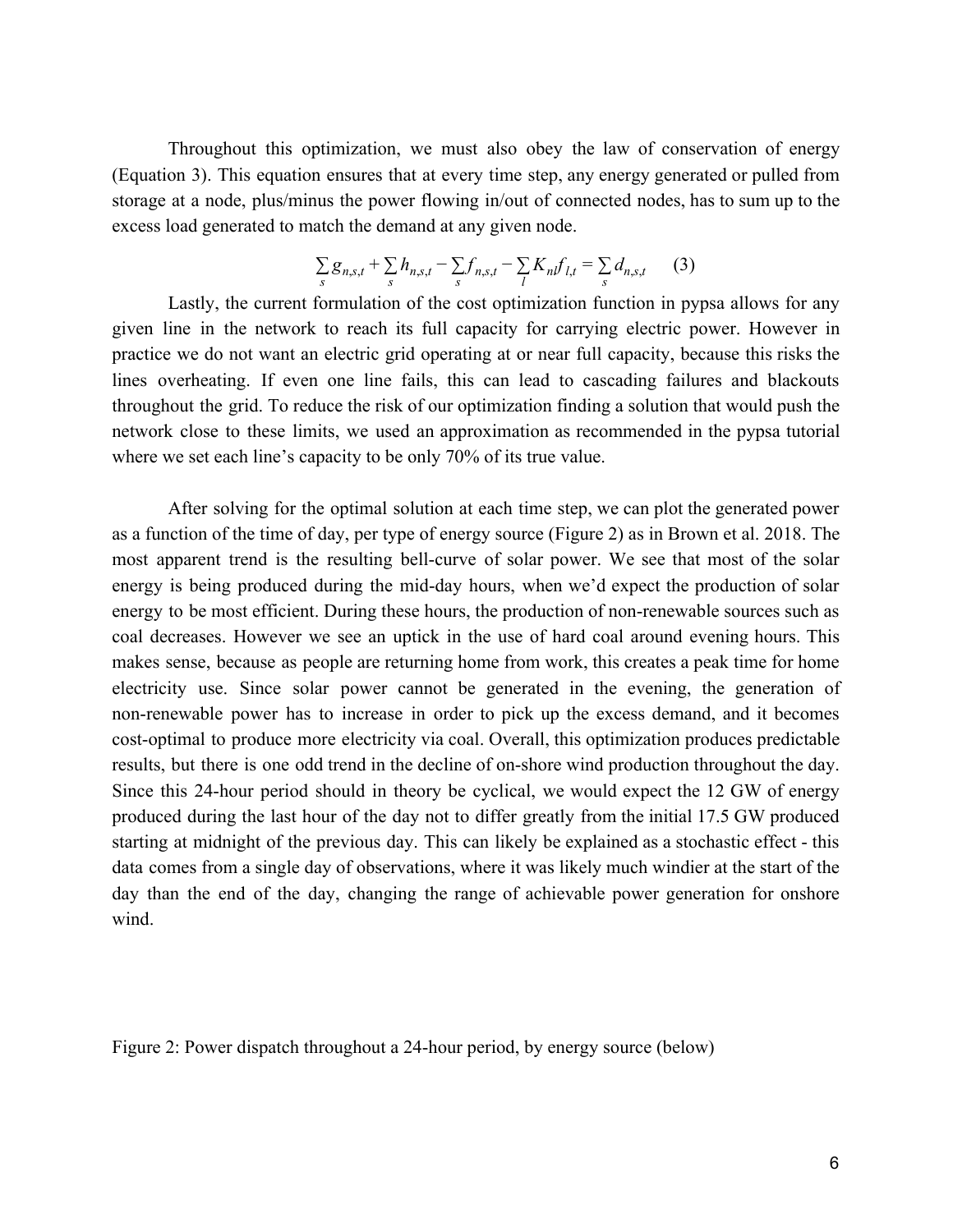

#### **4. Policy Optimization using Stochastic Programming**

As seen so far, the presence of renewable energy sources in our smart grid is beneficial in several counts, and therefore likely to increase substantially over the next years. This incorporation is gradual, however, due to the large-scale and multifaceted infrastructure it requires, and also subject to constraints (e.g. supply, budget, geography). Guaranteeing that this happens in an optimal manner would therefore allow us to minimize costs or maximize the impact of decisions made in the earlier stages of incorporation.

One way to tackle this problem mathematically is using a two-stage stochastic programming approach. We treat renewable energy production as a limited resource that is stochastically produced at certain locations and then distributed throughout a consumption network so that energy demand is satisfied, while accounting for uncertain energy production and energy loss due to transportation. Many variations in the model formulation are possible, but the very general case of the problem is a Multi-Commodity Optimal Flow problem, where after weather realization (energy production) at certain nodes, energy is distributed in an optimal (cost-minimizing) manner throughout nodes of a graph.

The idea to use this type of model, which is in some way inherit to the nature of the problem, is inspired by Barbasoglu and Arda<sup>2</sup>, who develop a two-stage stochastic model (superposed with an optimal flow) to address earthquake aid distribution (in personnel and commodities) in Turkey.

<sup>2</sup> Barbarosoglu, G. and Arda, Y. (2004) A Two-Stage Stochastic Programming Framework for Transportation Planning in Disaster Response. Journal of the Operational Research Society, 55, 43-53.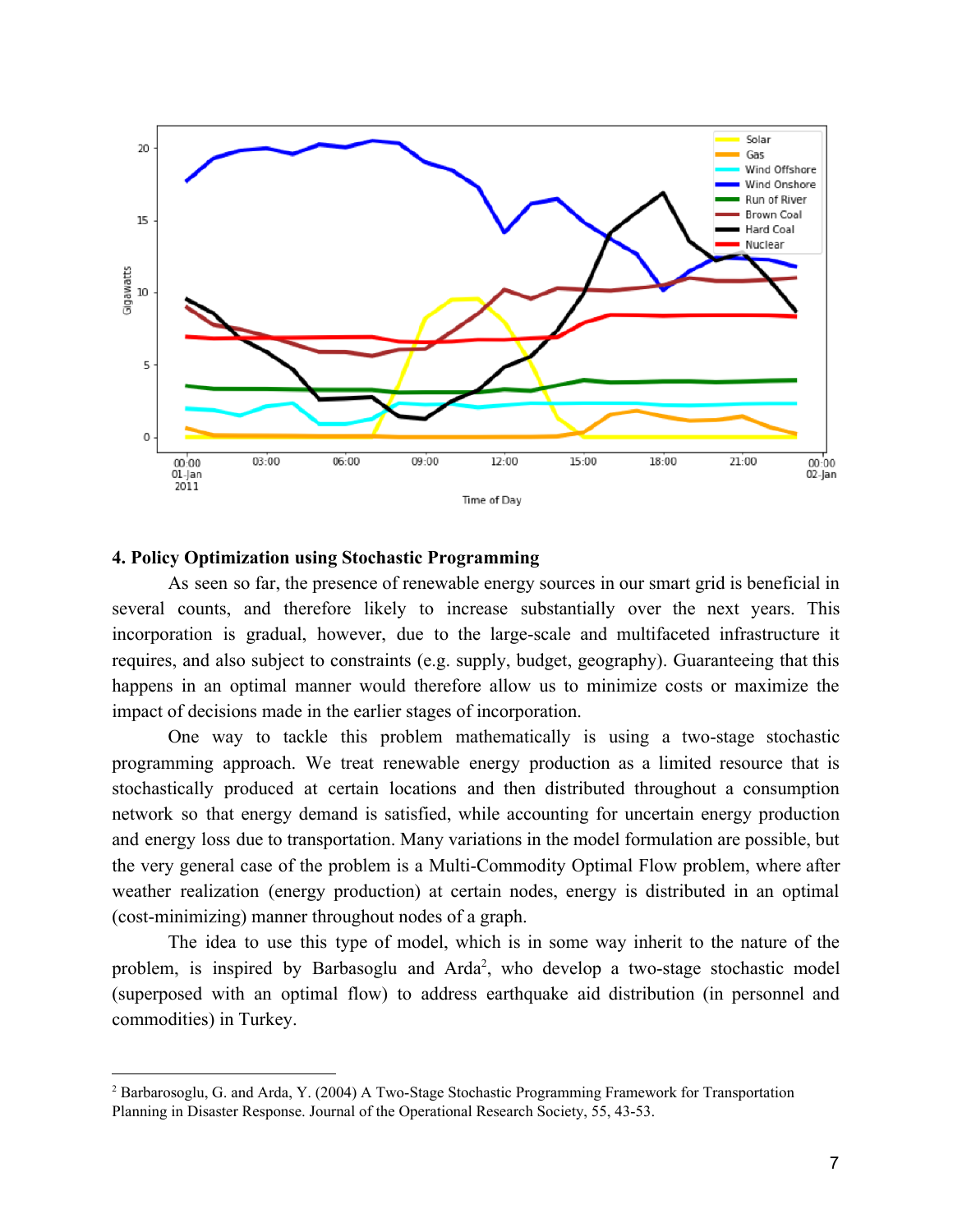It is possible to solve this problem efficiently using linear programming, but the model itself is too complicated to include here. A complete formal representation of the model will be included in future work, but here we present a simplified version as a proof of concept:

- First Stage Decision Variables:
	- $\circ$  *l<sub>i</sub>* number of solar panels located at node *i*
- Second Stage Decision Variables:
	- $\circ$   $k_i$  conventional energy consumed at node *i*
	- $\circ$  *w*<sub>*ij*</sub> amount of renewable energy transported from node *i* to *j*
- Constraints
	- $\sum l_i$  ≤ [*number of solar panels available*] (supply)

$$
\circ \quad s_i l_i \geq \sum w_{ij} \quad \text{(production is greater than distribution)}
$$

$$
\circ \sum_j c_{ji} w_{ji} + k_i \ge d_i - (\text{demand fullfillment})
$$

$$
\circ \quad k_{i, l_i, w_{ij} \ge 0 \ \forall \ i, j
$$

- Objective
	- $V = \sum c_i k_i$

Where  $c_i, c_j, s_i$  are appropriate cost and yield coefficients. This is a simplified problem that assumes only one commodity distributed over an undirected graph, with weather conditions realized independently at each node.

While more detailed data sets are available even for this simplified model presentation, we solved it using freely available annual-average data (sunshine, electricity consumption and cost), aggregated on government websites. When limited to a six-node model for New England, as represented on the contiguous graph of the US, the solution is rather disappointing: robustly, under reasonable assumptions, all solar energy production and consumption is suggested to be done in CT, with all other states consuming more expensive conventional electricity (from an infinite supply). After taking a closer look at the dataset, this is a reasonable suggestion due to the extraordinarily high price of electricity in the state compared to others…

Overall, this result shows that annual solar energy production at a state-level does not have the appropriate scale for the proposed model to be effective. Variations are too small and because energy transfer is expensive (big losses over large distances), the production will almost always be local. We expect that applying the same idea to a more localized wind-generation model will have more success, given the larger variation of wind patterns over a landscape (compared to sunlight exposure), and the smaller distances that would be inherent in the problem.